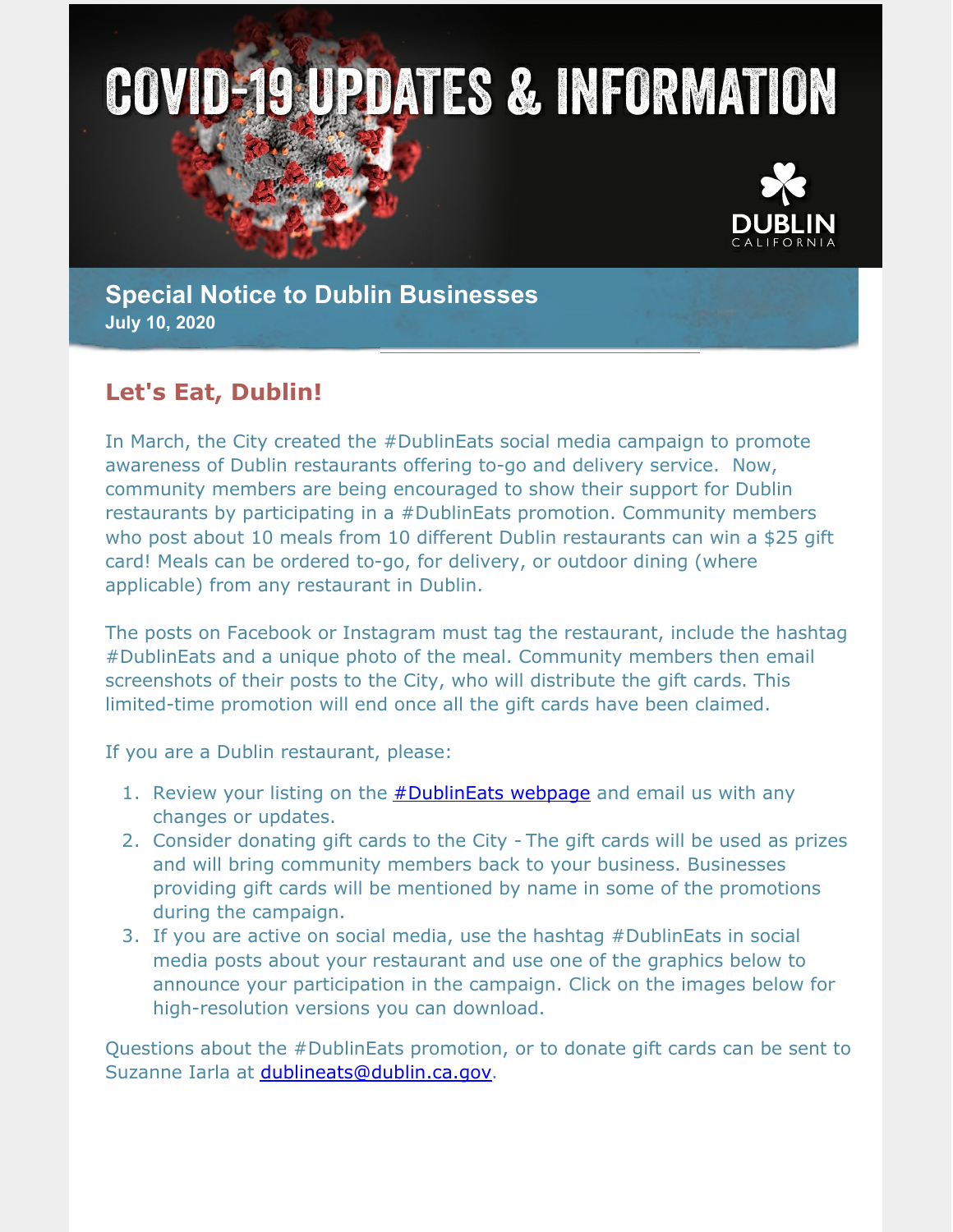

www.dublin.ca.gov/DublinEats Other restrictions apply. Visit www.dublin.ca.gov/DublinEats for full details.

**DUBLIN LET'S EAT, DUBLIN!** 

Post about 10 meals from 10 different Dublin restaurants and include #DublinEats to earn a \$25 gift card!

 $10 + 10 = $25$ 

www.dublin.ca.gov/DublinEats Other restrictions apply. Visit www.dublin.ca.gov/DublinEats for full details.

#### **Reminder: COVID-19 Resources for Small Businesses Webinar Tuesday, July 14, 2020 10:30 a.m. to 11:30 a.m.**

Join the City of Dublin and the Dublin Chamber of Commerce for a free business webinar with the Alameda County Small Business Development Center (SBDC) on Tuesday, July 14, to hear about the Paycheck Protection Program forgiveness loan application, the free services offered by the SBDC to local small business owners, and other resources for impacted businesses. As part of the registration form, you will have the option to submit questions in advance.

Register at [online](https://dublinca.zoom.us/webinar/register/WN_59mLmHHFRKS_4hRPgm-NsA).



# **#ShopSafeShopLocal**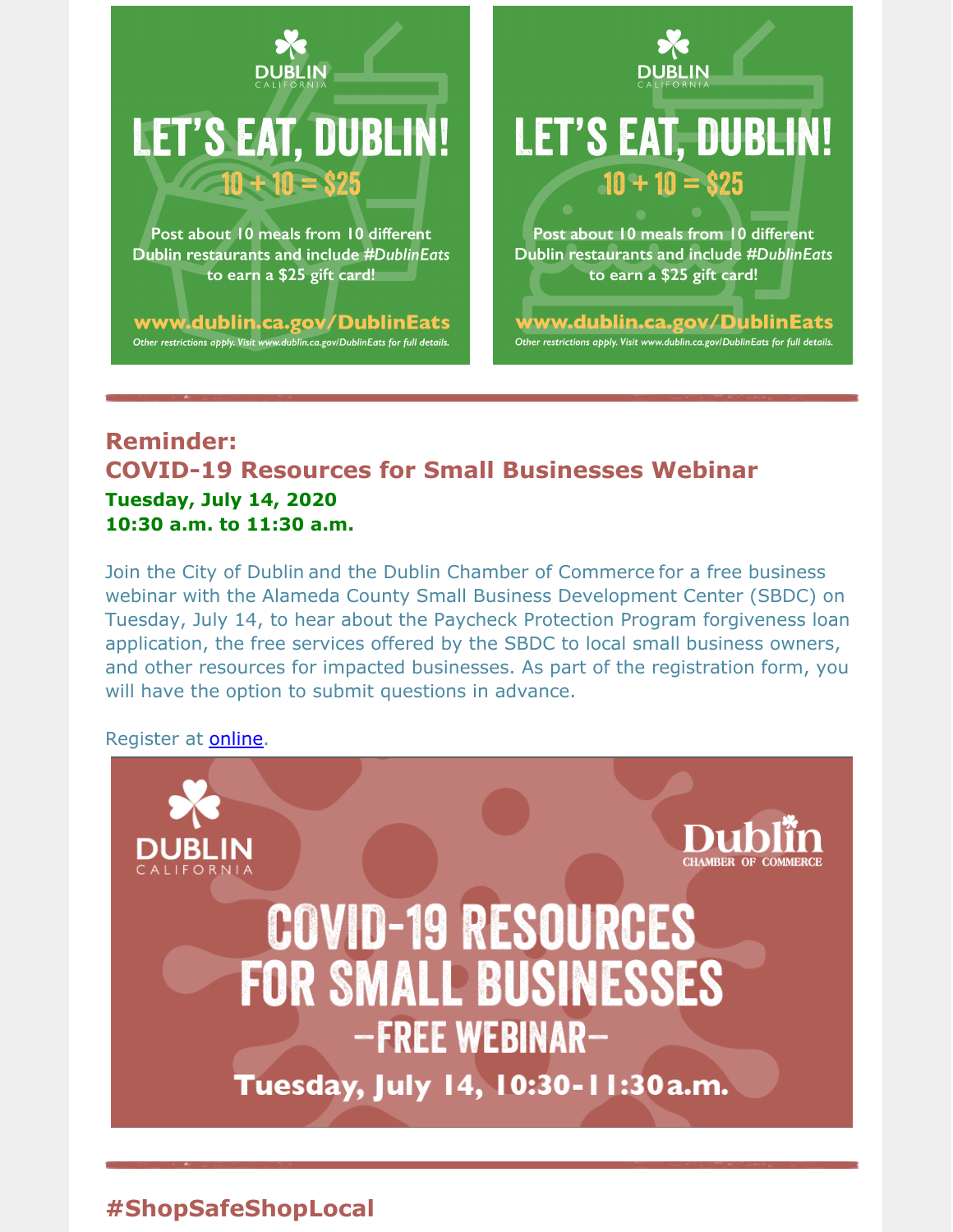The State of California recently announced a new campaign, #ShopSafeShopLocal, encouraging Californians to support small businesses in their communities as they make modifications to protect public health and help our state's diverse neighborhoods thrive. Running through July, the campaign is a call to action to help all California small



businesses operate safely amid the COVID-19 pandemic and grow their digital footprints.

As part of this campaign, the State has launched a new website that connects California's small business owners to critical tools and resources, including links to:

- Free consulting, in 31 different languages, from California's network of small business centers
- Resources and offers from partners to help businesses operate safely and build a digital footprint
- Latest state industry guidance and county variances
- Personal protective equipment (PPE) through **[SafelyMakingCA.org](https://www.safelymakingca.org/)**, California's new PPE marketplace
- A free digital media toolkit for small businesses and partners

For more information, visit **[business.ca.gov/shopsafeshoplocal](https://business.ca.gov/shopsafeshoplocal/)**.

## **Small Business COVID-19 Relief Tax Provisions**

The CARES Act established two federal tax provisions to assist businesses:

- Employee Retention Credit for Employers Subject to Closure or Experiencing Economic Hardship
- Delay of Payment of Employer Payroll Taxes

Additionally, the Families First Coronavirus Response Act provided a federal tax credit for sick leave or expanded family and medical leave paid by employers for reasons related to COVID-19.

Recently, the Flexibility Act changed some provisions to allow businesses that received a Paycheck Protection Program (PPP) loan to be eligible to defer deposit and payment of the employer's share of Social Security tax until Dec. 31, 2020, regardless if the PPP loan is forgiven.

*Information about these three programs is included below.* For more information, visit the IRS [website.](https://www.irs.gov/newsroom/covid-19-related-tax-credits-general-information-faqs)

#### Employee Retention Credit

The Employer Retention Credit program provides a refundable payroll tax credit for 50 percent of wages paid by eligible employers to certain employees. There is no application form; Eligible employers report total qualified wages and related health insurance costs for each quarter on their quarterly employment tax returns or Form 941 beginning with the second quarter.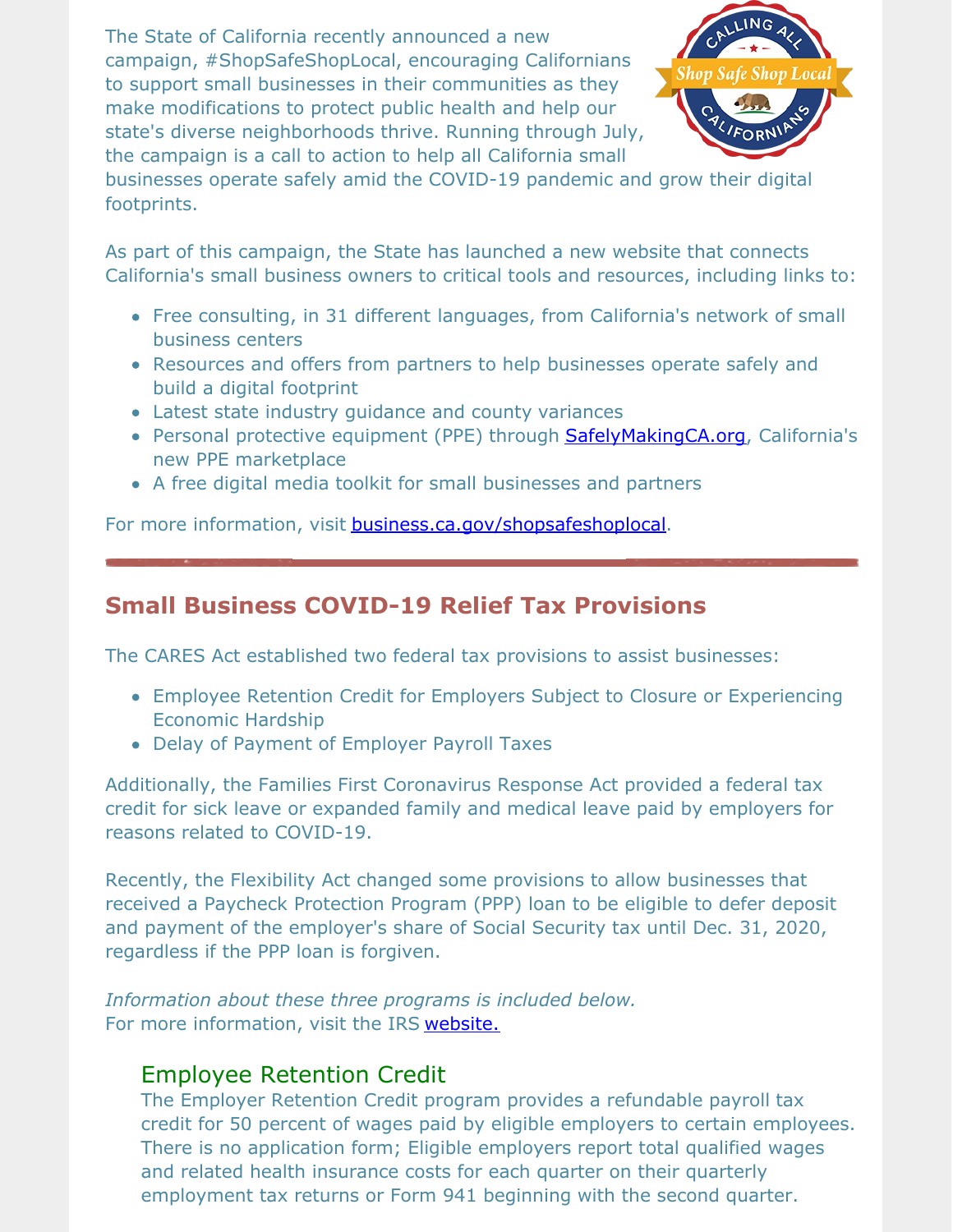Note: The Employer Retention Credit is not available to employers who received assistance through the Paycheck Protection Program.

For more details, visit this IRS [webpage.](https://www.irs.gov/coronavirus/employee-retention-credit)

#### Deferral of Payment of Employer Payroll Taxes

Employers can defer the deposit and payment of the employer's share of Social Security tax that would otherwise be required to be made during the period beginning on March 27, 2020 and ending December 31, 2020. Selfemployed individuals may defer the payment of 50% of the Social Security tax on net earnings from self-employment income imposed under section 1401(a) of the IRS Tax Code.

For more details, visit this IRS [webpage](https://www.irs.gov/newsroom/deferral-of-employment-tax-deposits-and-payments-through-december-31-2020).

#### Families First Coronavirus Response Act Tax Credit

If your business is required under the Families First Coronavirus Response Act (FFCRA) to pay "qualified sick leave wages" and/or "qualified family leave wages" AND you have fewer than 500 employees, you may be entitled to claim a federal tax credit for paid sick leave or expanded family and medical leave for reasons related to COVID-19.

The credits cover 100% of up to 10 days of the qualified sick leave wages and up to 10 weeks of the qualified family leave wages (and any qualified health plan expenses allowable to those wages) that an Eligible Employer paid during a calendar quarter (for leave taken beginning on April 1, 2020, and ending on December 31, 2020), plus the amount of the Eligible Employer's share of Medicare taxes imposed on those wages. The refundable credit is applied against certain employment taxes on wages paid to all employees.

Eligible Employers will claim the credits on their federal employment tax returns (e.g., Form 941, Employer's Quarterly Federal Tax Return), but they can benefit more quickly from the credits by reducing their federal employment tax deposits. If there are insufficient federal employment taxes to cover the amount of the credits, an Eligible Employer may request an advance payment of the credits from the IRS by submitting a Form 7200, Advance Payment of Employer Credits Due to COVID-19.

For more about FFCRA paid sick leave and expanded family and medical leave entitlements, visit the U.S. Department of Labor's [website](https://www.dol.gov/agencies/whd/pandemic).

## **Intuit Aid Assist Offers Free Online Tax Credits Estimator**



Intuit Aid Assist offers a free, easy-to-use estimator to help business owners understand tax credits they may be eligible for. The Tax Credits estimator includes relief available through the Employee Retention Credit (ERC), emergency paid sick leave, and the family and medical leave credit. The tool also includes the Social Security employment tax